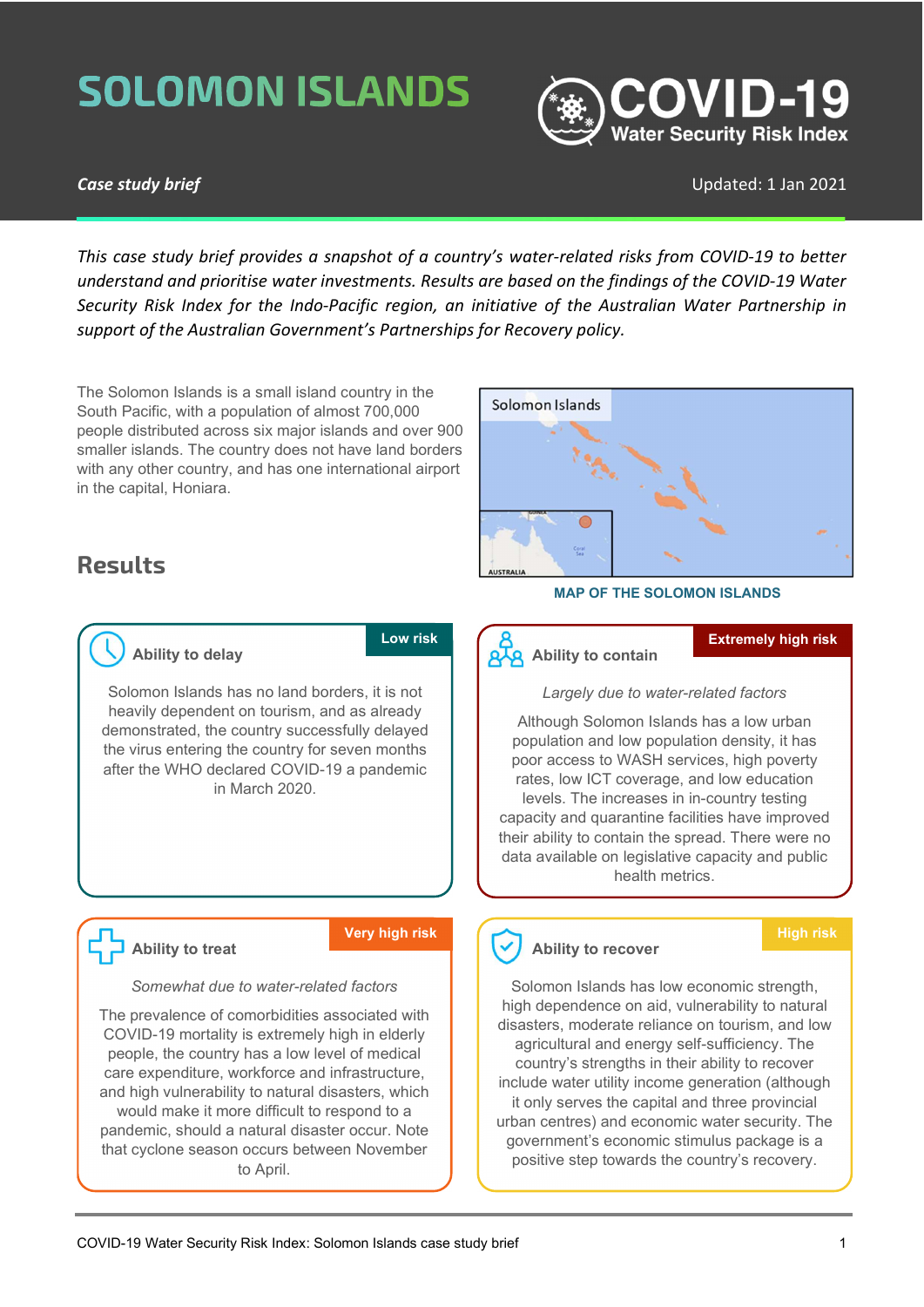The COVID-19 Water Security Risk Index shows that the Solomon Islands is at very high risk of COVID-19. While there have only been 17 cases due to the government's ability to delay the spark, the most critical elements leading to the very high risk score in the Solomon Islands are (i) the poor ability to contain the spread of the virus, which would result in severe consequences should it spark in significant numbers; and (ii) the limited healthcare facilities and resources resulting in a limited ability to treat those in need. $^\mathrm{1}$ 

As vaccines have not yet been rolled out, the ability to immunise the population is not yet considered in the assessment.

### Health response

The Solomon Islands has had 17 cases of COVID-19, all recorded in October and November. All cases are travellers who arrived in repatriation flights, despite testing negative three times before travelling to the Solomon Islands.<sup>1</sup>

So far, more than 1,100 Solomon Islanders have been repatriated, with repatriations starting in May 2020,<sup>2</sup> and some repatriation flights being cancelled due to lack of quarantine facilities.<sup>3</sup> More repatriation flights are planned, and passengers need to test negative three times before they can travel back to the country.

Before October, the Solomon Islands had remained free of the virus by taking several measures, such as requiring medical certificates to allow entry to international passengers, 14-day quarantine for those coming from infected countries, closing the borders to non-citizens (22 Mar 2020), declaring a National State of Emergency (24 Mar 2020), temporarily closing schools and universities, prohibiting public gatherings, and encouraging the return of Honiara residents to their provinces and villages.

Testing has been very limited. As of June (before any cases were confirmed), only 4,500 tests had been conducted (locally and overseas).<sup>4</sup> In May, with the support of the World Health Organisation, the country established a testing facility, before which all tests were sent overseas.

There have been numerous breaches to border restrictions (via sea) and quarantine, which are being investigated and dealt with by government authorities.



SOLOMON ISLANDS' COUNTRY RISK PROFILE

Solomon Islands authorities on the border with Bougainville (Papua New Guinea), where there has only been one confirmed case, have said they will no longer be detaining border crossers due to a lack of quarantine facilities on the western border (8 Sep 2020).<sup>3</sup>

### Economic response

The Solomon Islands is heading towards recession due to COVID-19, with an expected -5% GDP growth, primarily due to disruptions in export markets, supply chains and travel restrictions.<sup>5</sup> The country has received approximately USD100 million in aid – 7% of the country's GDP from several donors including Australia, China, Japan, New Zealand, the Asian Development Bank, the World Bank, UNICEF, and the International Monetary Fund.6, 7, 8

In May, the government announced a SBD309 million (USD37.9 million) economic stimulus package to address the impacts of the pandemic.<sup>5</sup> The stimulus package includes a five-year tax holiday for tourism operators in the country and USD8.5 million worth of subsidies for copra and cocoa export products,<sup>9</sup> but it does not include unemployment or cash benefits. Importantly, the package also includes SBD5 million (USD 613,000) of capital and equity injection in Solomon Water, the national water utility, to stimulate domestic economic activities and implement tariff relief measures.<sup>5</sup>